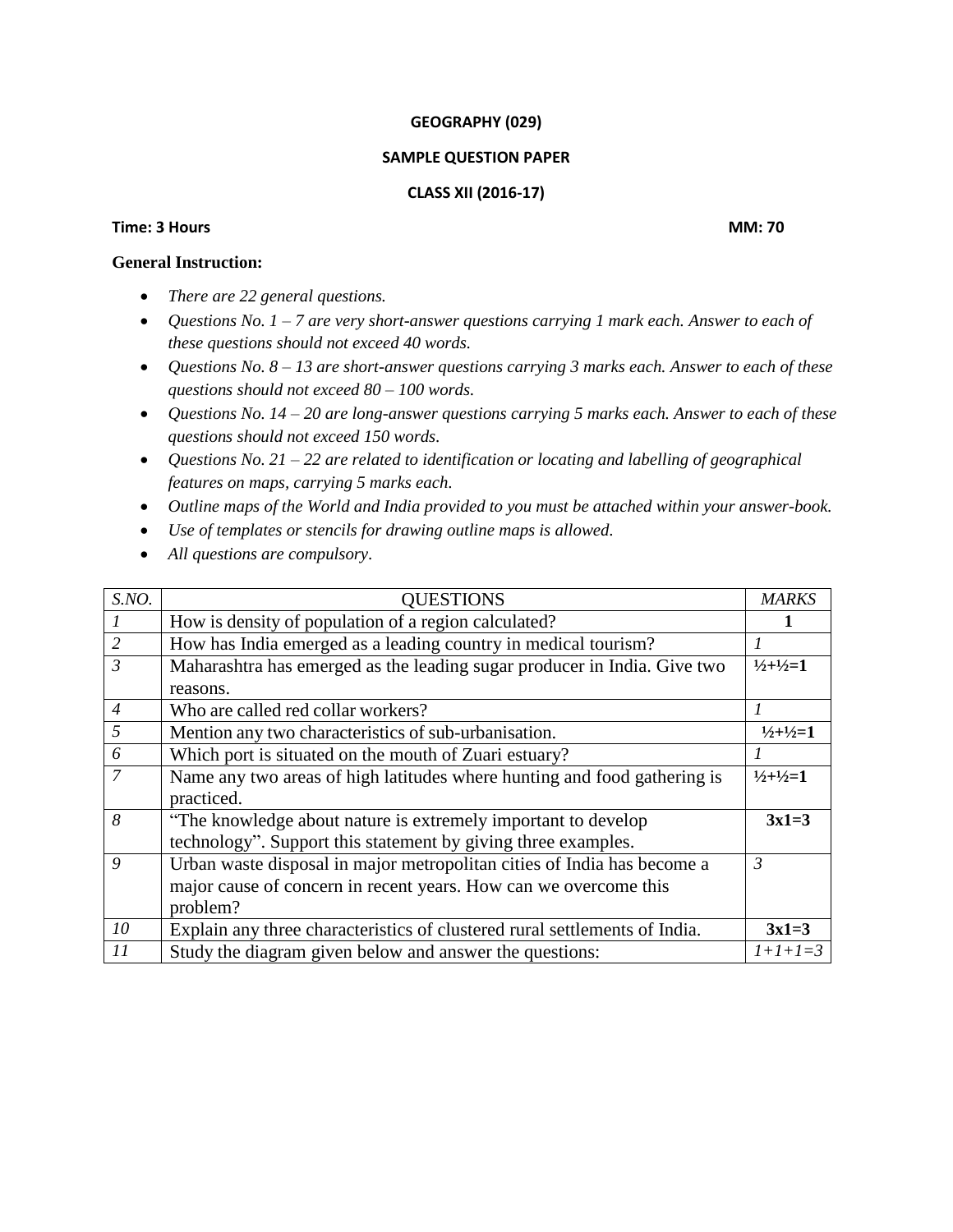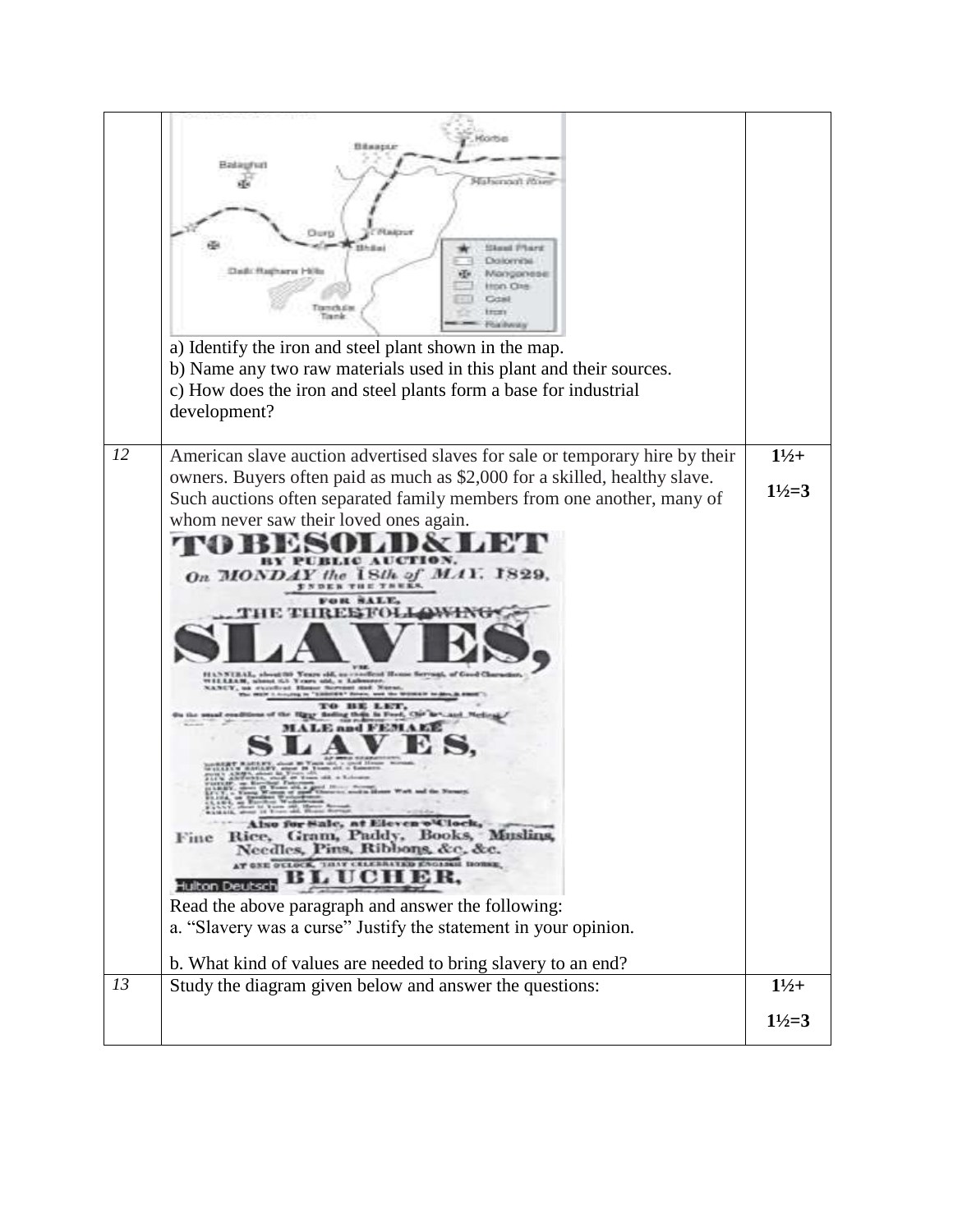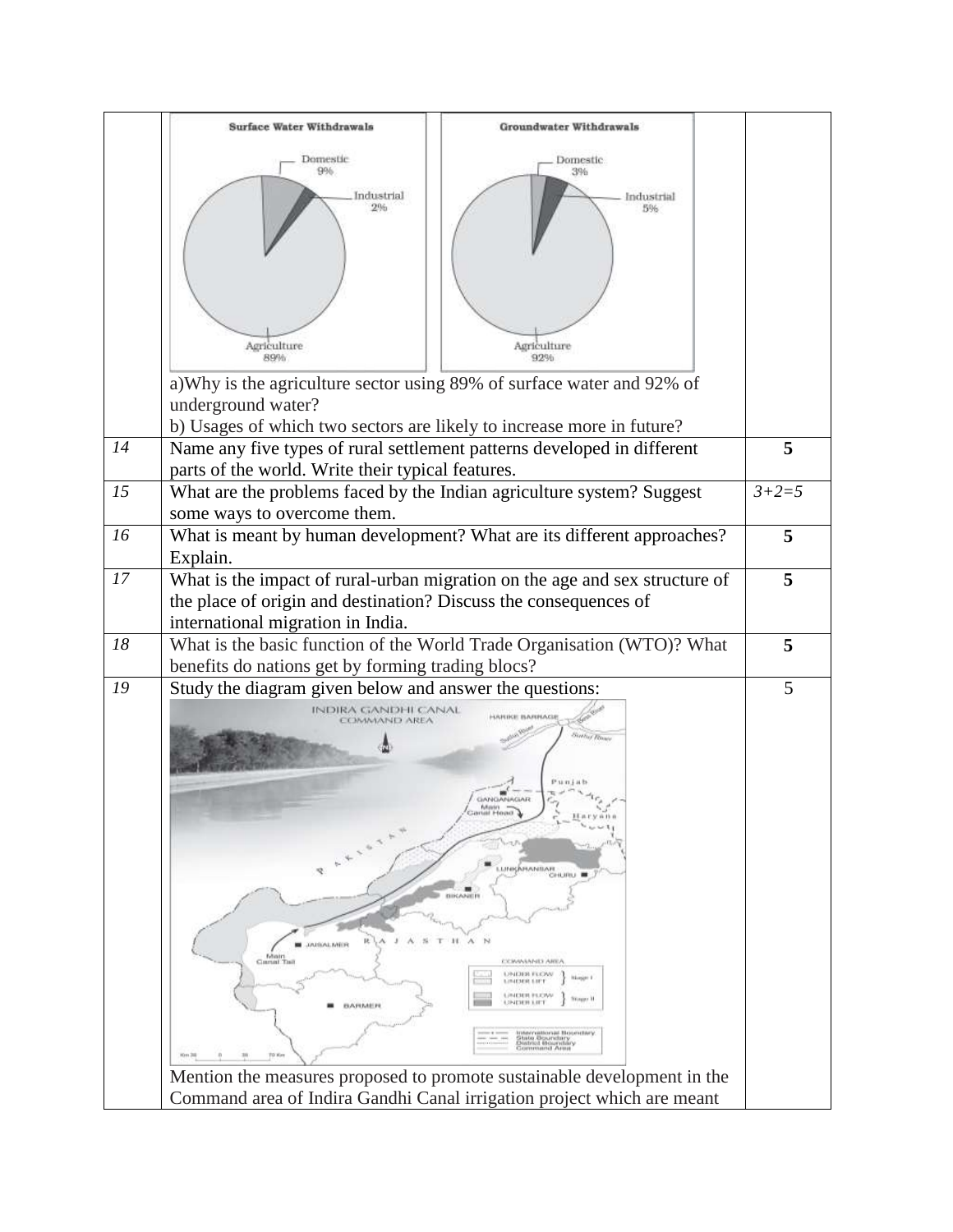|    | to restore ecological balance.                                                       |         |
|----|--------------------------------------------------------------------------------------|---------|
| 20 | 'Indian railways brought people of diverse cultures together'. Support this          | $5x1=5$ |
|    | statement with suitable examples.                                                    |         |
| 21 | In the given political outline map of the world, the following four features         | 5       |
|    | are shown. Identify these features and write their correct names on the lines        |         |
|    | marked near each feature.                                                            |         |
|    | A: Area of nomadic herding                                                           |         |
|    | B: A sea port                                                                        |         |
|    | $C: A$ mega city                                                                     |         |
|    | D: An international airport                                                          |         |
|    | E: An area of high density                                                           |         |
| 22 | On the outline political map of India provided to you, locate and label the          | 5       |
|    | following with appropriate symbols :                                                 |         |
|    | (i) A dam in Gujarat.                                                                |         |
|    |                                                                                      |         |
|    | (ii) A state with highest sex ratio.<br>(iii) A state where Telugu is mainly spoken. |         |
|    | (iv) A state with lowest HDI rank                                                    |         |
|    | (v) A lignite coalmine in Tamil Nadu                                                 |         |
|    |                                                                                      |         |